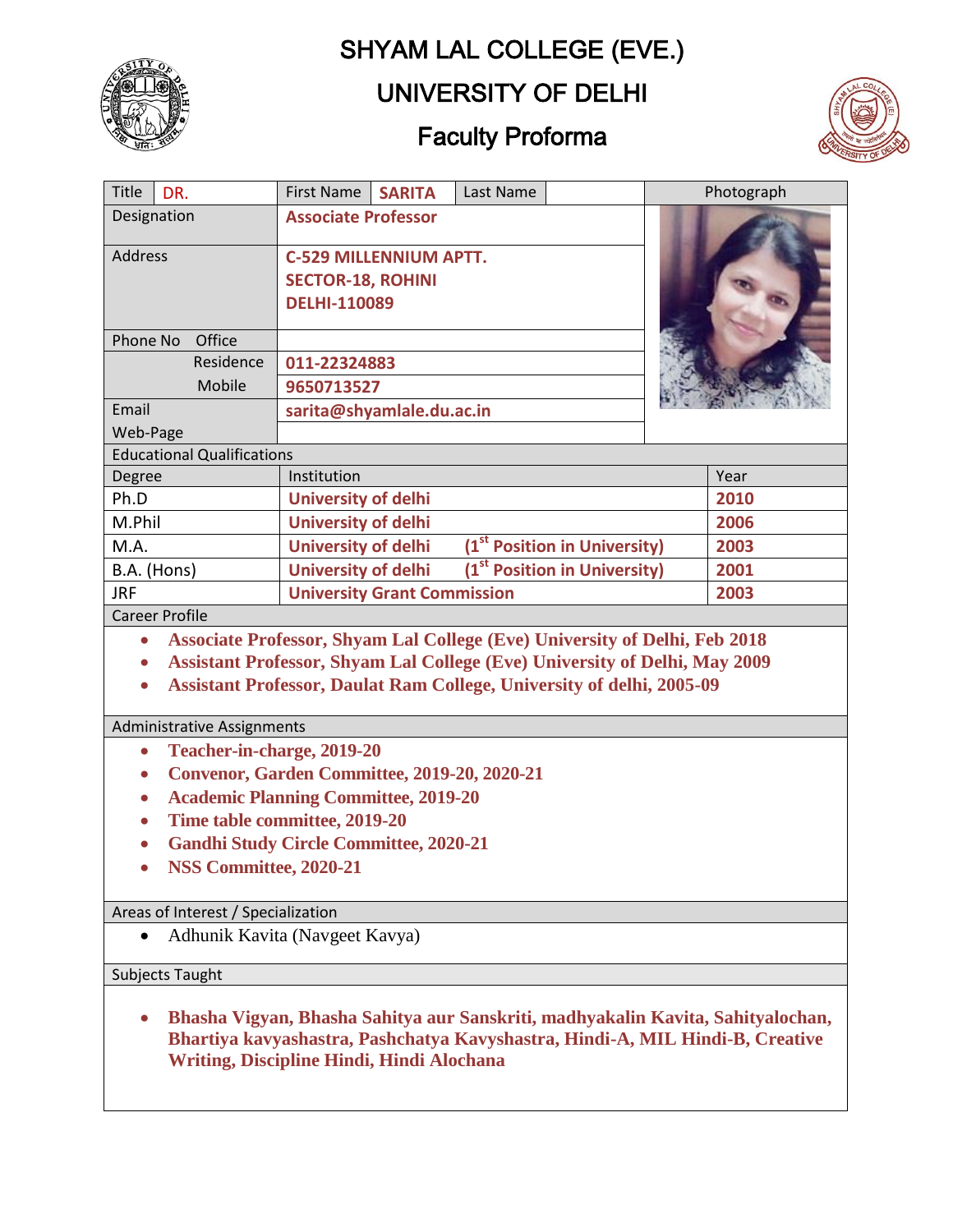Research Guidance

*No*

Publications Profile

#### Publications

- Dwijdev Ke Kvya Mein Riti Tatva, ISBN: 978-93-88107-60-0, Sanjay Prakashan, Delhi, 2019
- Ramesh Ranjak ke kavya Mein Janvadi Drishti (Ramesh Ranjak ;kaljayee Krititva), Page No. 66, Sukhda Prakashan, Delhi, 2020, ISBN: 978-81-929111-4-4
- Sant kavya ka Samajik Priprekshya (Bhakti Aandolan mein Sant Charitakhyan, Manavtavad aur Jati-Sanrachna), Pge no. 197, Apple Books, Delhi, 2017, ISBN: 978-81- 934623-0-0
- Navgeet Mein Yatharth Ke Svar (Svatantryotra Hindi kavita :Naye rachnatmak Sarokar), Vol.3, Page no. 159, ISBN :978-93-82597-72-8, Sahitya Sanchya Prakashan, Delhi, 2017
- Bhoomandlikaran Aur Janchanchar ( Internet Yug Mein Mudrit Madhyamon Ki Sthiti Aur Chunautiyan), 2014, page no. 167, Trun Prakashan, Delhi, ISBN 978-93-83629-11-4
- Aaj Ke Samay Mein Kavita Adhyapan Ke Vyavaharik Roop (Sanchar Yug Mein Hindi Shikshan Aur Parikshan :Samasyaen Aur Pariprekshya), 2013, page no. 175-178, CIII, Mysore, ISBN 978-81-7343-128-9
- Janpakshdhar Vaikalpik Media Ki Talash (Globle Media Aur hindi patrkarita), 2013, page no. 183, Sahitya Sanchya Prakashan, Delhi, ISBN 978-93-82597-02-5
- Sanchar Madhyam Aur Hindi (21vi Sadi: Aupniveshik Mansikta Aur Bhasha), 2011, page no. 167, Antika Prakashan, Delhi, ISBN 978-93-80044-81-1
- Guru-Shishya Parampra :Naye Purane Sandarbh (Dr. Rashtrbandhu Ka Bal Sahitya Ek Mulyankan), Page No. 105, Vibha Prakashan Allahabad, 2009 ISBN: 978-81-88214-82-5

Conference Organization/ Presentations

**Refresher Course / Orientation Programme/ Faculty Developmet Programme/ Conference/ Workshops Training & Conference Organization:**

**Refresher Course:**

- UGC-ASC,CPDHE,Delhi University, 01 March,2013 to 21 March, 2013
- UGC-HRDC, Jamia Millia Islamia, New Delhi, September 08-28, 2017
- UGC-HRDC, Kurukshetra University, Kurukshetra, 16-28 November, 2020

#### **Faculty Developmet Programme:**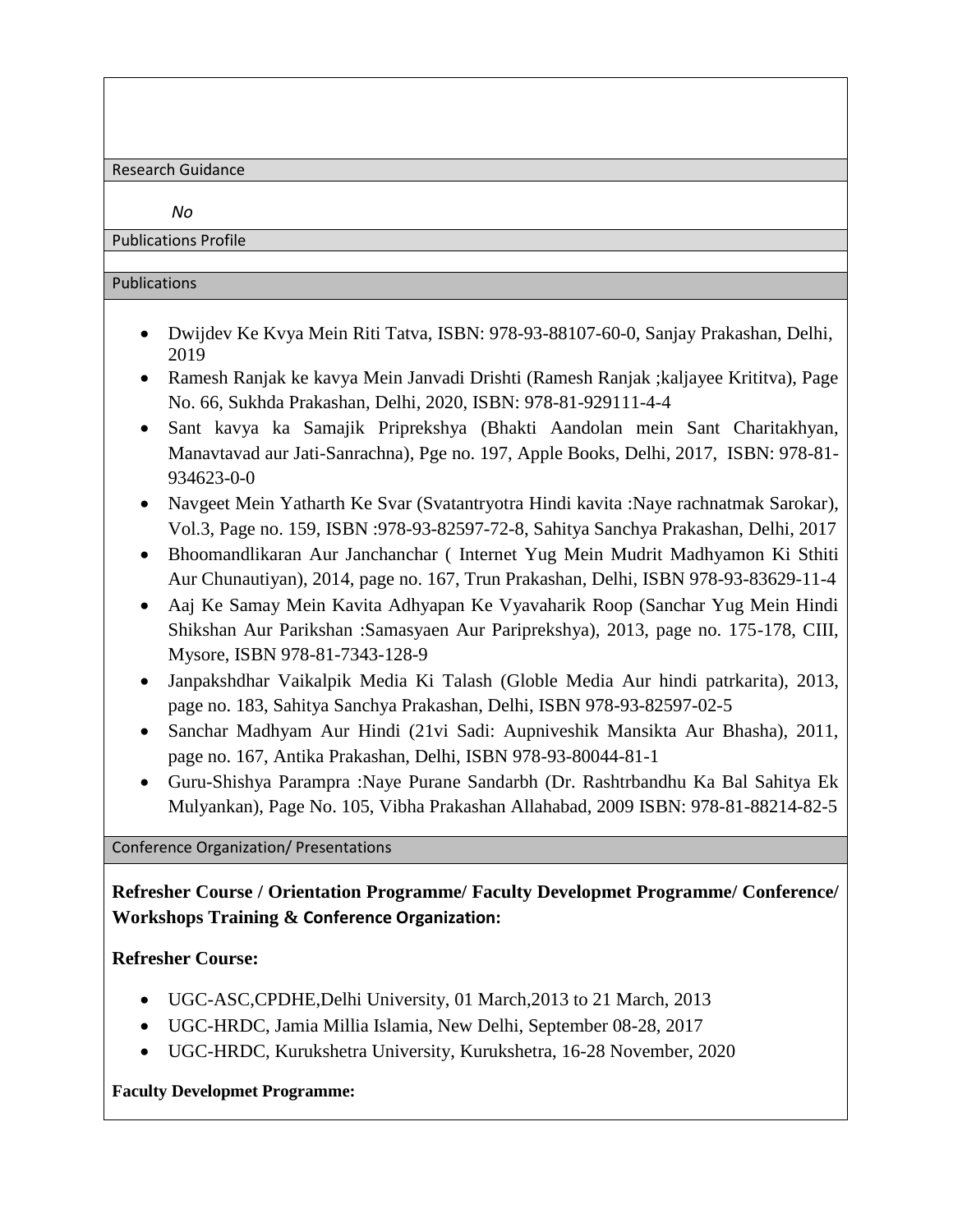- 'Sahitya, Rajneeti, Media aur Paryavaran: Samsamyik Sandarbh' (PMMMNMTT), Ramanujan College & Shyam Lal College (Eve), Delhi University, July 16-31, 2021
- 'Research Methodology', Teaching Learning Centre, (PMMMNMTT), Ramanujan College, Delhi University, October 01-15, 2020
- 'Cinema Adhyayan Ke Vividh Aayam', Mahatma Hansraj Faculty Developmet Centre (PMMMNMTT), Hansraj College, Delhi University, September 21-27, 2020
- 'Development of Teacher's e-kit and MOOCs in 4 Quadrant Format of e-Content', Guru Angad Dev Teaching Learning Centre (PMMMNMTT), SGTBK College. Delhi University, September 12-20, 2020
- 'Online Teaching Platforms' Shyam lal College (Eve), August 10-17, 2020
- 'Research Methodology & Process' Guru Nank Girls College,Yamuna Nagar & PGDAV College (E), Delhi University, June, 20-26, 2020
- Moocs & Moodle Based Learning Management System, Indira Gandhi Univesity, Meerpur, Rewari, June, 15-22, 2020
- CBCS Pathyakram : Adhyayan Ke Sandarbh Evam Paddhtiyian, Shivaji College, DU, January 19-20, 2018

### **Orientation Programme:**

- UGC-ASC,CPDHE,Delhi University, March 03,2011 to March 30, 2011 **Organising:**
	- 'Hagiography, Humanism and Cast Hierarchy in Bhakti Movement', Shyam Lal College (Eve), 20-21 October, 2016
	- Bhakti Kavya ka Samaj Darshan, Hindi Deptt. SLCE, 28 Aug, 2019

### **Conference (Attended):**

- 'Self-Relian India: A Gandhian Perpective' Gandhi Study Circle, Ram Lal Anand College & Gujarat Vidyapith, September 28-29, 2020
- Cinema Patrakarita Evam Vighya Ki Takniki Shabdavali :Samasyaen Aur Samadhan, Hansraj College, DU, July 11-13, 2020
- 'Two Days Interactive Webinar Series, Ram Lal Anand College, University of Delhi, June 23-24, 2020
- 'Bhakti Sahitya: Vartman Sandarbh Aur Samajik Sarokar' Hindi Deptt., Mizoram University, May 22, 2020
- Search, Research, Effective Research Writing and Academic Integrity, Shyam Lal College (Eve) & INGNCA, New Delhi, 14 October, 2019
- The relevance of Dr. Ambedkar's Thought in Contemporary India, Deptt. of Buddhist Studies & Shyam Lal College (Eve), 14-15 February, 2017
- 'Corporate Social Responsibility: Expectations, Reality and Challenges', Shyam Lal College (Eve), 6-7 February, 2014
- 'Exploring Gandhian World Order', Shyam Lal College (Eve), 28-29 January, 2013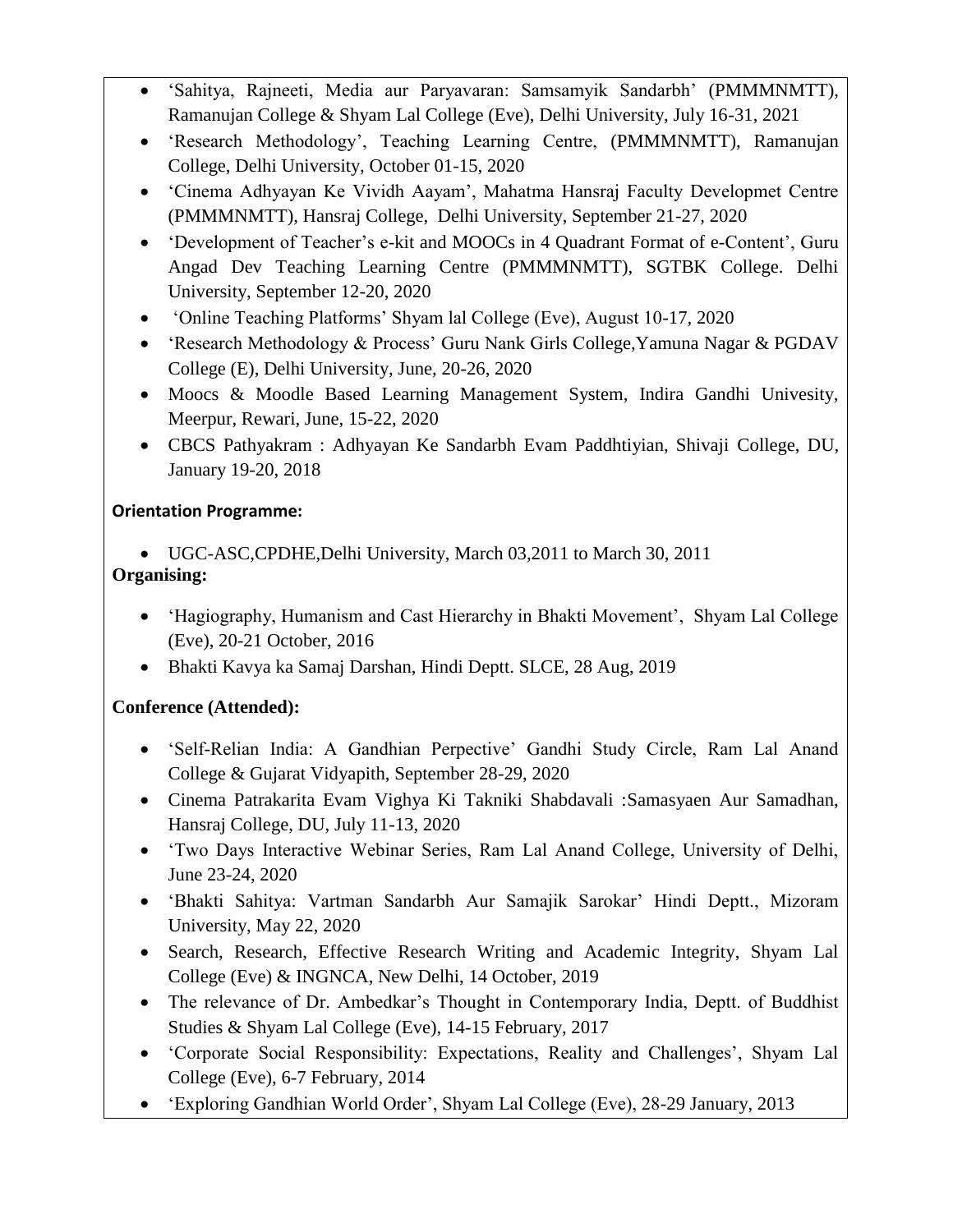- 'Human Rights in the 21st Century: Globle Perspective, National Challenges', Shyam Lal College (Eve), 14-15 February, 2012
- Aghyey Evam Nagarjun Ka sahity :Vividh Aayam, Hansraj college, March 9-10, 2011
- 'Media And The New World Order', Shyam Lal College (Eve), 14-15 February, 2011
- Bharat Ka Badalta Paridrishya Aur Hindi Sahity Ki Bhoomika, PGDAV College, February 10-11, 2010
- 'Globle Economic Challenges: Implications For India', 4-1 February, 2010
- Jansanchar Madhyam Aur hindi bhasha, Hansraj College, January 28-29, 2010
- 'National Indentity in Literature', Dault Ram College, Delhi University, 23-25 November, 2005
- 'Non-Conventional Energy Sources', Mahatma Gandhi Institute of Integrated Energy Planning & Development, Bakoli, Alipur, Delhi, November17, 1994

### **Workshops and Training:**

- LLC-1, Foundation Course, UGC-ASC, CPDHE, Delhi University, 22-24 March, 2013
- ICT Workshop, ILL & , Delhi University, Shyam Lal College (Eve), 11-23 Jan 2010
- Basic Computer Concepts, MS-Word, PPT, Internet, E-Mail, Delhi University Computer Centre, 01-05 May, 2006
- Certificate course on 'Energy and Environment Awareness', Delhi University Energy and Environment Group, 1999-2000

Research Projects (Major Grants/Research Collaboration)

*No*

Awards and Distinctions

- **Hindi Pratibha Vikas Pursakar**, (1<sup>st</sup> University Position in M.A.), DDA, New Delhi, 2005
- **Prof. Savitri Sinha Smirti Gold Medal** (1<sup>st</sup> University Position in M.A.), Delhi University, 2004
- Mathilisharan Gupt Puraskar (1<sup>st</sup> University Position in M.A.), Delhi University, 2004
- **Sarswati Puraskar** (1<sup>st</sup> University Position in B.A. (Hons.)), Delhi University, 2002
- **Sahasrabdi Hindi Puraskar**, Sahasrabdi Vishva Hindi Sammelan, Delhi, 2000
- **'Chatra Jeevan Gaurav Puraskar'**, Daulat Ram College, Delhi University, 2004
- **'Smt. Ratna Devi Madan Memorial Prize'** (for securing highest marks in Hindi(Hons.) 3<sup>rd</sup> year), Daulat Ram College, Delhi University, 2000-01
- **Mrs. Sundara Iyengar Memorial Prize**, Daulat Ram College, DU, 1999-2000
- **Rashtrabhasha Gaurav Puraskar**, Hindi Academy Delhi, 1998
- **'All Round Best Student Award'**, Daulat Ram College, Delhi University 1999-2000